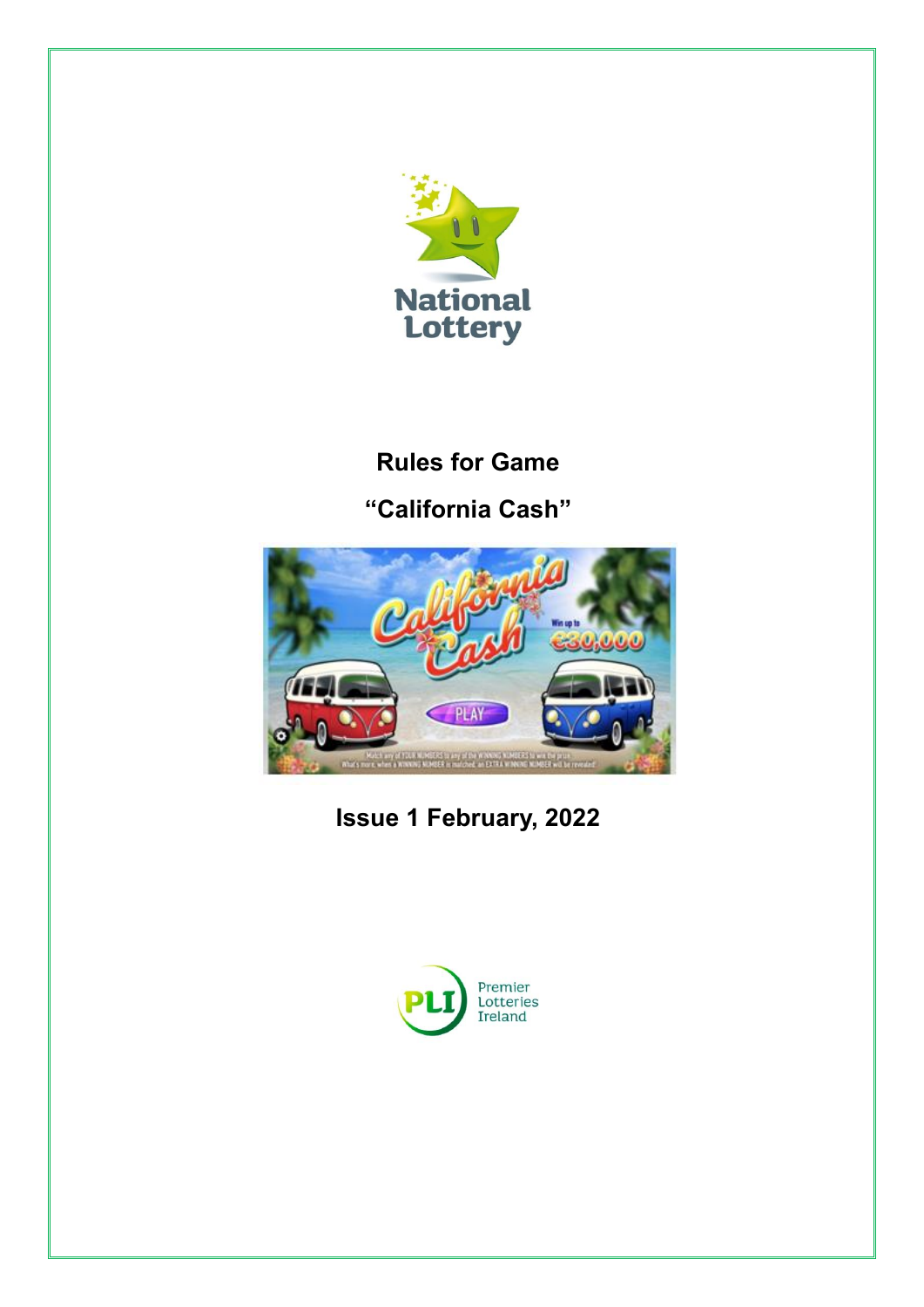**This page is deliberately blank.**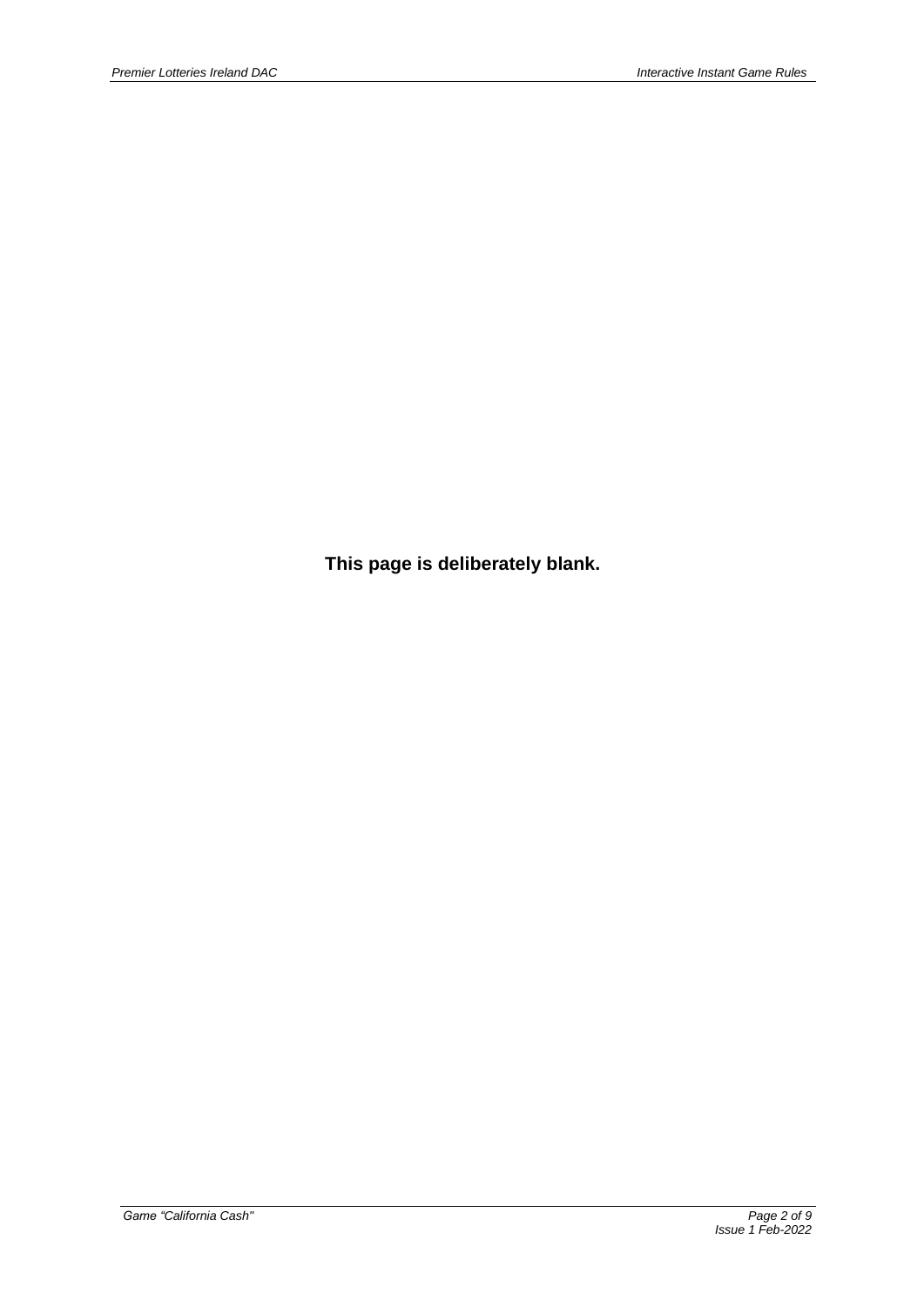# **Issue 1 February, 2022**

# **The National Lottery**

# **Rules for Game "California Cash"**

The following sets forth the rules for a National Lottery interactive Game (hereinafter known as "California Cash") which will be operated by Premier Lotteries Ireland Designated Activity Company ("the Company") as part of The National Lottery.

The Game will commence on a date to be announced, and will continue until the Company publicly announces a termination date.

These rules have been approved by the Regulator in accordance with Section 45 of the National Lottery Act 2013.

# **GENERAL**

- 1. These rules are governed by The National Lottery Act 2013, and incorporate the General Rules for National Lottery Games, PLI's Terms and Conditions and the Data Privacy Statement. Copies of The National Lottery Act 2013, the General Rules for National Lottery Games, PLI's Terms and Conditions, the Data Privacy Statement and these Game Rules are available to view or download via the National Lottery website with the following URL: [www.lottery.ie](http://www.lotto.ie/) or by writing to Premier Lotteries Ireland, Abbey Street Lower, Dublin 1.
- 2. We recommend that prospective players read and understand PLI's Terms and Conditions and the relevant Game Rules before playing any Games. The Terms and Conditions, General Rules for National Lottery Games and Data Privacy Statement are hereby incorporated into and form part of these Game Rules.
- 3. The Company reserves the right to vary these Game Rules, subject to the consent of the Regulator.
- 4. The official address to which correspondence must be sent is:

# **The National Lottery,**

# **Abbey Street Lower,**

**Dublin 1**

- 5. A code of practice governing relations between participants in National Lottery games and the National Lottery is available to download from the National Lottery's website www.lottery.ie.
- 6. Where the context so requires, in these Game Rules, the neuter gender shall include the feminine or masculine gender and vice versa, the feminine gender shall include the masculine gender and vice-versa and the singular shall include the plural and vice-versa.

# **DEFINITIONS**

The following words and terms will have the following meanings unless the context clearly indicates otherwise:

- 1. **Act** means The National Lottery Act 2013.
- 2. **Company** or **We** or **Us** or **PLI** means Premier Lotteries Ireland Designated Activity Company.
- 3. **Customer Support** means the Company's customer services helpline. Links to Customer Support are available at the foot of each page of the Website and through the 'Frequently Asked Questions' section of the Website.
- 4. **Game** means this National Lottery interactive Game which can be played by Players via the Website and Mobile App, in which the determination of whether or not a Player has won a Prize (and the level of any such Prize) is randomly determined by the Interactive System at the point of purchase of the Play.
- 5. **Game Details Screen** means the screen on the Website and/or Mobile App setting out information relating to a Game.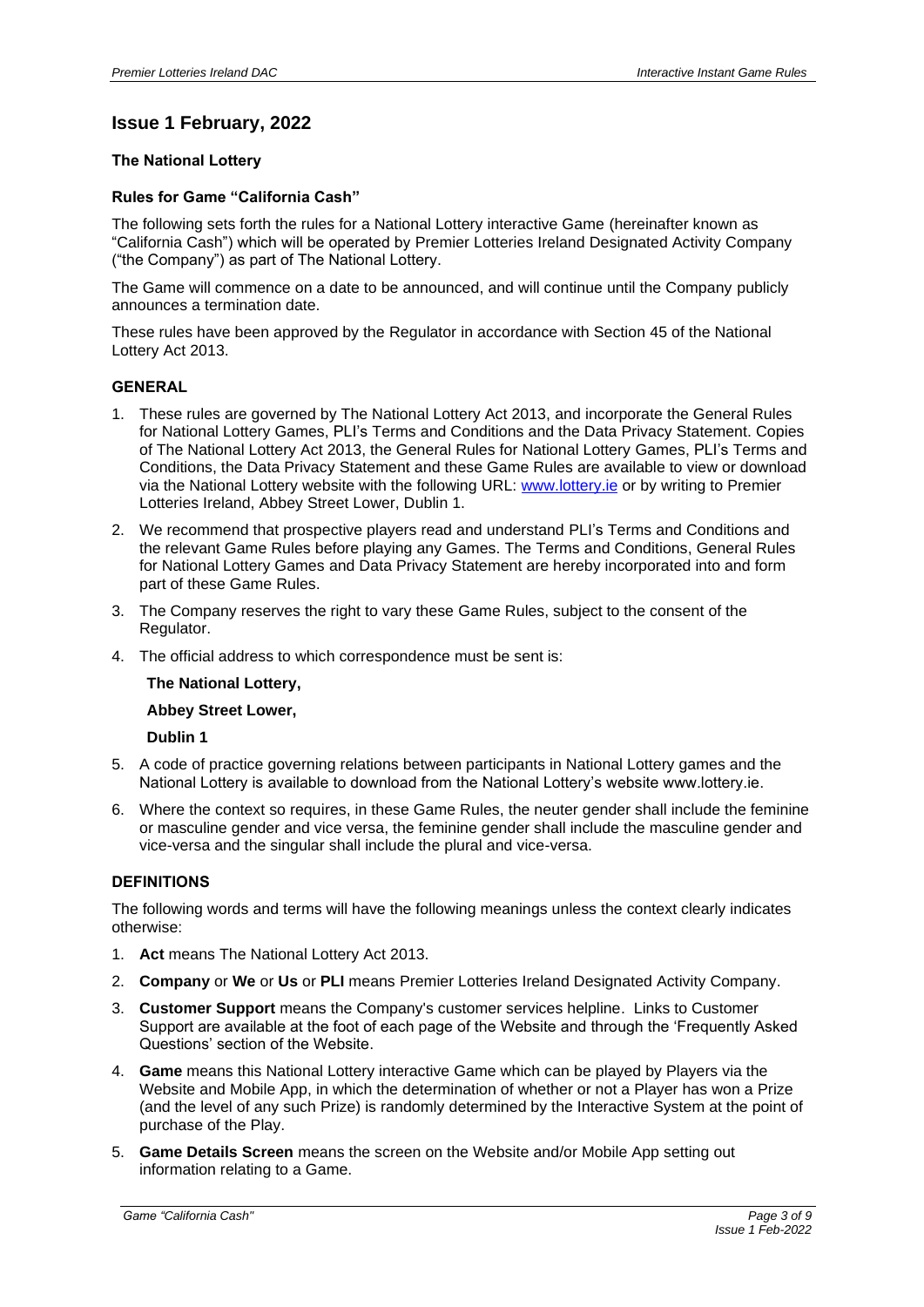- 6. **Game Play Window** means the screen on the Website and/or Mobile App via which a Player plays a Game.
- 7. **Game Rules** mean any rules or conditions (including, without limit, the relevant name for a National Lottery interactive Game, how a Prize is won, Prize Structure and Play Method) issued by the Company in addition to the PLI Terms and Conditions (hereby incorporated by reference) which apply only to a particular Game.
- 8. **High Tier Prize** means a Prize exceeding €9,999, paid by cheque, stamped "Account Payee Only", and which must be redeemed in person at National Lottery Headquarters upon receipt of a completed Prize Claim Form and Identification Information.
- 9. **Identification Information** means any information required by the Company to verify the identity of a Claimant, a Player Registration or to maintain a Player Account including, but not limited to a copy of a passport or a driving licence.
- 10. **Interactive System** means the system (accessible via the Website and/or Mobile App) established and operated by PLI for the purpose of registering Players, administering Player Accounts, facilitating Plays, holding Games related information and paying Prizes.
- 11. **Low Tier Prize** means a Prize within the range of €1 €99, which will be paid directly to a Player's Wallet.
- 12. **Mid-Tier (Level 1) Prize** means a Prize within the range of €100 to €500. Mid-Tier (Level 1) Prizes will be paid by cheque, stamped "Account Payee Only".
- 13. **Mid-Tier (Level 2) Prize** means a Prize within the range of €501 €9,999. Winners will be contacted by PLI to verify their age and identification details. Upon receipt of a completed Claim Form and your Identification Information (if not previously provided) the Mid-Tier (Level 2) Prize will be paid by cheque, stamped "Account Payee Only", and posted to the address specified in Your Player Account.
- 14. **Mobile App** or **National Lottery App** means the National Lottery software application which enables a Player to access the Website to play National Lottery Interactive Games via supported mobile devices. A list of supported devices is available on www.lottery.ie.
- 15. **Password** means the alphanumeric identifier used by a Player to identify him/herself when accessing and using certain areas of the Interactive System.
- 16. **Play** means, in relation to any Game, any interaction by a Player with that Game, which may yield a Prize, which must be purchased in advance of playing a Game and as described in the 'Game Play Mechanism' of these Game Rules.
- 17. **Player** or **You** or **Your** means a person who is registered to play Games via the Website and/or Mobile App and, for the avoidance of doubt, has satisfied the various Player criteria as set out in the Terms and Conditions.
- 18. **Player Account** means a Player's on-line account held on the Interactive System which contains a Player's personal information and all other details necessary to play a Game.
- 19. **Player History Screen** means the screen displaying a Player's financial transaction history accessed via the "My Wallet" link in the "My Account" section of the Website or the "My Games" link in the "My Account" section of the Mobile App and the Player's interactive Game history accessed through the "My Games" link in the "My Account" section of the Website or the "My Games" link in the "My Account" section of the Mobile App.
- 20. **Play Method** means the method of interactive participation in a Game via the Website and/or Mobile App by a Player as specified under 'Game Play Mechanism' of these Game Rules.
- 21. **Play Number** means the number accessible on the relevant page of the Website which is unique to and which identifies a particular Play and which is recorded on the Interactive System.
- 22. **Prize** means a prize won by a Player from a Play in a Game, which has been validated on the Interactive System and is in accordance with these Game Rules and the Terms and Conditions.
- 23. **Prize Structure** means the number, value and odds of winning Prizes for a Game and the Prize Tiers within a Game as determined by the Company and as specified in the Game Rules.
- 24. **Prize Tier(s)** means the Prizes available in the Game as set out in the 'Determination of Prizes'.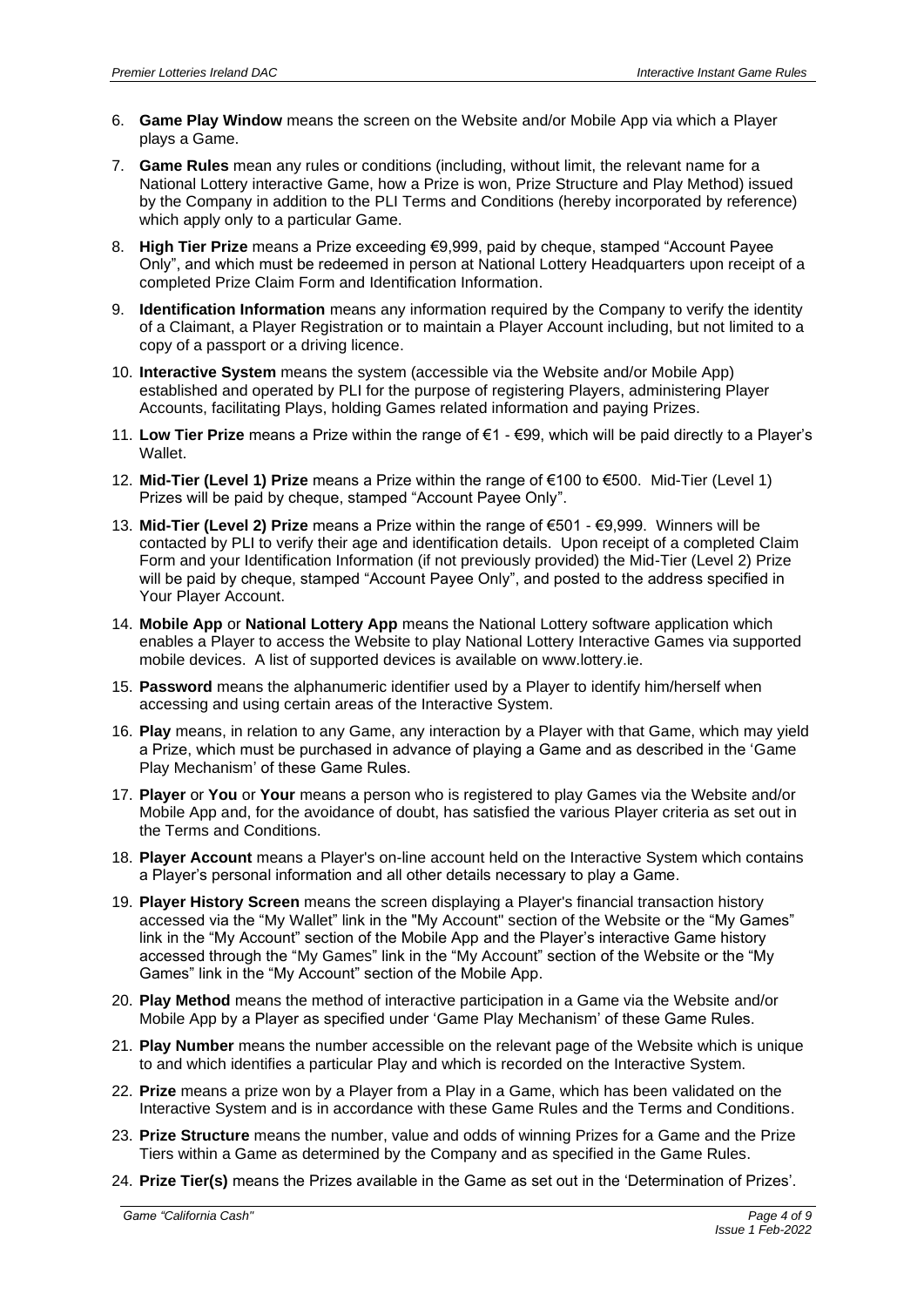- 25. **Regulator** means the person appointed as Regulator of the National Lottery under Section 7 of the Act or the Minister acting under Section 8 of the Act.
- 26. **Terms and Conditions** means the terms, conditions and rules which regulate the manner in which a Player may open, maintain and close a Player Account.
- 27. **Try for Free Game** means a Game which is available to registered Players free of charge and for which there are notional prizes only.
- 28. **Unutilised Funds** means any funds credited to a Player's Account (including Prizes) that are not allocated to a Play by the relevant Player.
- 29. **User ID** means the 6-30 character identifier used by a Player to identify himself when accessing and using certain areas of the Interactive System.
- 30. **Valid Game Play** means participation by the Player (via the Website and/or Mobile App) in this Game in accordance with these Game Rules.
- 31. **Valid Game Play Owner** means the person who is recognised by the Company as the owner of the Valid Game Play. The Company will recognise the person who has completed the on-line registration process through the Website and who enters the Game in accordance with the Game Rules for this Game as the Valid Game Play Owner.
- 32. **Wallet** means an on-line account created by the Player and credited with funds from a registered payment card in order to play Games, which may hold Prize money and is accessible via the Website and/or Mobile App.
- 33. **Website** means the PLI interactive Game website, which is accessible through URL www.lottery.ie.

# **GOVERNING LAW AND RULES**

In playing National Lottery interactive Games the Player agrees to abide by the Laws of Ireland, the Act, the General Rules for National Lottery Games, PLI's Terms and Conditions, the Data Privacy Statement and these Game Rules.

# **COST OF PLAY**

The price of a "California Cash" play will be  $€3$ .

# **PURCHASE AND PRIZE RESTRICTIONS**

- 1. No Game shall be played by, and no Prize shall be paid to, any officer or employee of the Company or any contractor or sub-contractor involved in the development, support and/or maintenance of the Interactive System or Website and/or Mobile App, or any person prohibited by the Act from purchasing, owning, or claiming a Prize or any other person prohibited by the Terms and Conditions from purchasing, owning, or claiming a Prize.
- 2. Persons under 18 years of age are prohibited from playing the Game.
- 3. The Company will not be responsible for lost or stolen devices used to play Games.
- 4. The Company will not be responsible for Plays made in error.

# **PROSECUTION**

Any person who purchases, owns, or claims a Play and/or Prize and is not entitled to do so, is liable to criminal prosecution.

### **GAME PLAY MECHANISM**

- 1. The Interactive System must be available for play.
- 2. A registered Player may play a "Try for Free" game for notional prizes by selecting the "Try" link in the Game Play Window.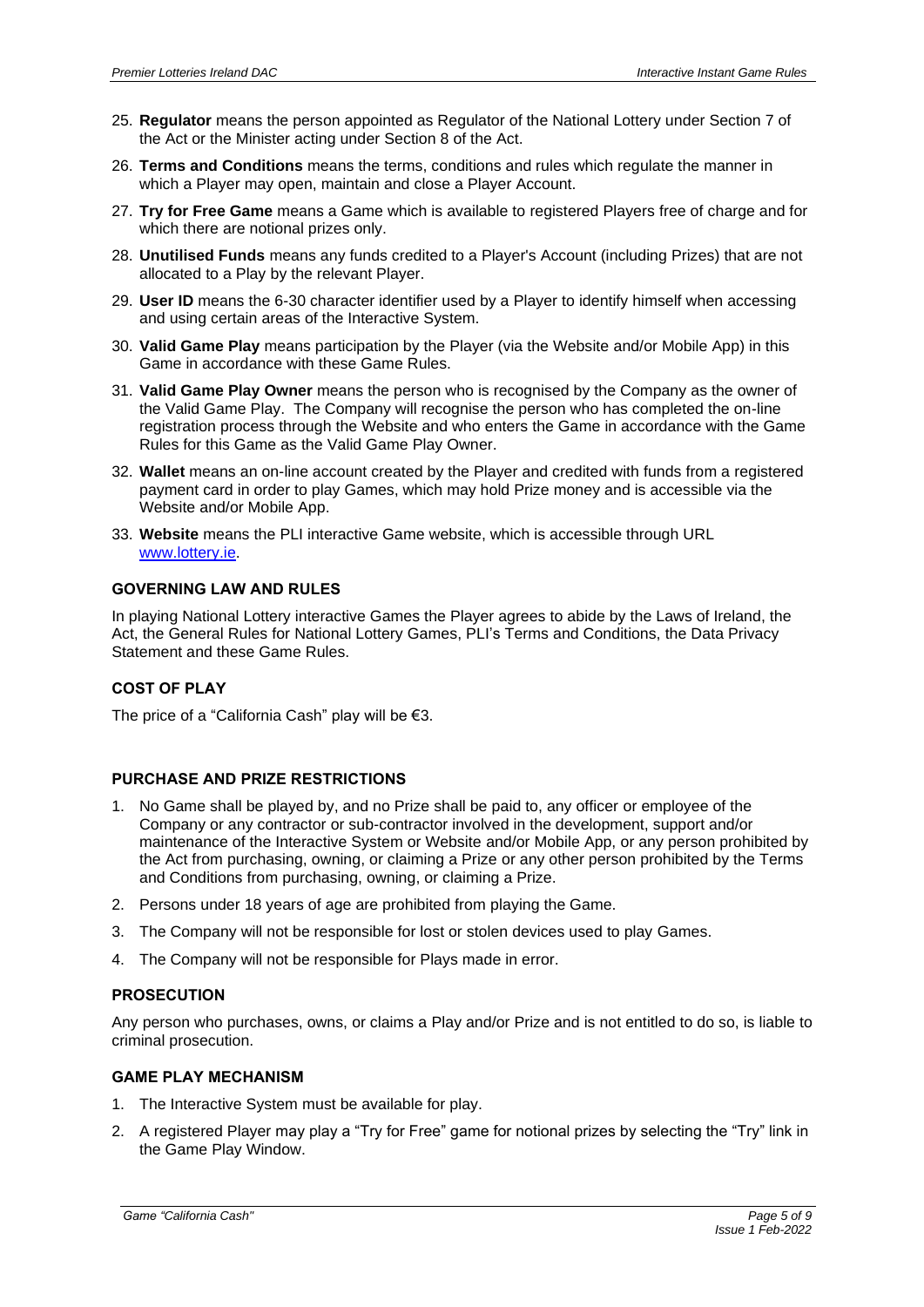- 3. In order to play a National Lottery interactive Game, a Player must first register on-line from a link on [www.lottery.ie](http://www.lotto.ie/) in accordance with the PLI Terms and Conditions.
- 4. The Player must have a valid Player Account.
- 5. Players must be 18 years of age or older to Play the Game and Prizes will not be paid to persons under 18 years.
- 6. The Player is required to log in to the Interactive System by entering a User ID and Password (created during the Player's original on-line registration process) to gain access to this Game.
- 7. When the Player has logged in to the Interactive System a choice of Games will appear on the instant win game lobby. The Player chooses the "California Cash" Game by clicking on the "Play" link on the Game Play Window.
- 8. The Player is then shown a brief "How to Play" synopsis of the Game and is invited to 'Play Now' or 'Try'.
- 9. When the Player chooses 'Play Now' he is then shown the price of playing that Game and current Wallet balance, at which point the Player is invited to 'Play Now'.
- 10. When the Player opens the Game the Interactive System checks to ensure that the Player has sufficient Unutilised Funds to complete the transaction. The cost of the Play is deducted from the Wallet balance and the amended Wallet balance is displayed.
- 11. The Game then connects to the Interactive System which randomly selects a Play which may yield a Prize from one of the Prize Tiers for this Game. The result for a Play is randomly determined by the Interactive System. The Player's interaction with the Game does not impact on the result.
- 12. The opening screen is displayed along with a 'Settings' button (cog symbol bottom left hand side) which will open to display two further buttons: the Sound button and the "i" button which contains the synopsis of how to play the Game.
- 13. The Player clicks Play. The Player is then presented with a Game Play Window which displays the following;
	- A 'WINNING NUMBERS' play area which contains three (3) unique 'WINNING NUMBERS' (generated during the game load before the play icons become active). Each of these 'WINNING NUMBERS' will have an associated unrevealed 'EXTRA WINNING NUMBER' panel displayed directly beneath it.
	- 'YOUR NUMBERS' play area which contains fifteen (15) 'Camper Van' play icons arranged across three rows, where each row contains five icons.
- 14. The aim of the game is to match any of 'YOUR NUMBERS' to any of the 'WINNING NUMBERS (including 'EXTRA WINNING NUMBERS' where relevant) to win the PRIZE for that number.
- 15. To commence Play the Player must click the fifteen (15) 'Camper Van' play icons, in any order, to reveal a number (between 1 and 40 inclusive) and an associated prize amount from the following cash amounts;
	- €3, €4, €5, €10, €20, €50, €100, €500, €1,000, €5,000 or €30,000
- 16. If a Player reveals a 'YOUR NUMBERS' which matches with any of the 'WINNING NUMBERS', the associated 'EXTRA WINNING NUMBER' will be revealed automatically.
- 17. Once the 'EXTRA WINNING NUMBER' has been revealed (and assuming there are non-matching 'YOUR NUMBERS' revealed), the game will perform an audit on all non-matching revealed 'YOUR NUMBERS' in order to check whether the newly introduced 'EXTRA WINNING NUMBER' has generated a main game win. When this automatic checking/matching is underway a description "Checking Numbers" appears on the screen as the game checks each open number one by one, line by line (if it hasn't been matched before).
- 18. If the Player matches any of 'YOUR NUMBERS' to any of the 'WINNING NUMBERS' (including 'EXTRA WINNING NUMBERS' where relevant) the Player wins the PRIZE associated with that number.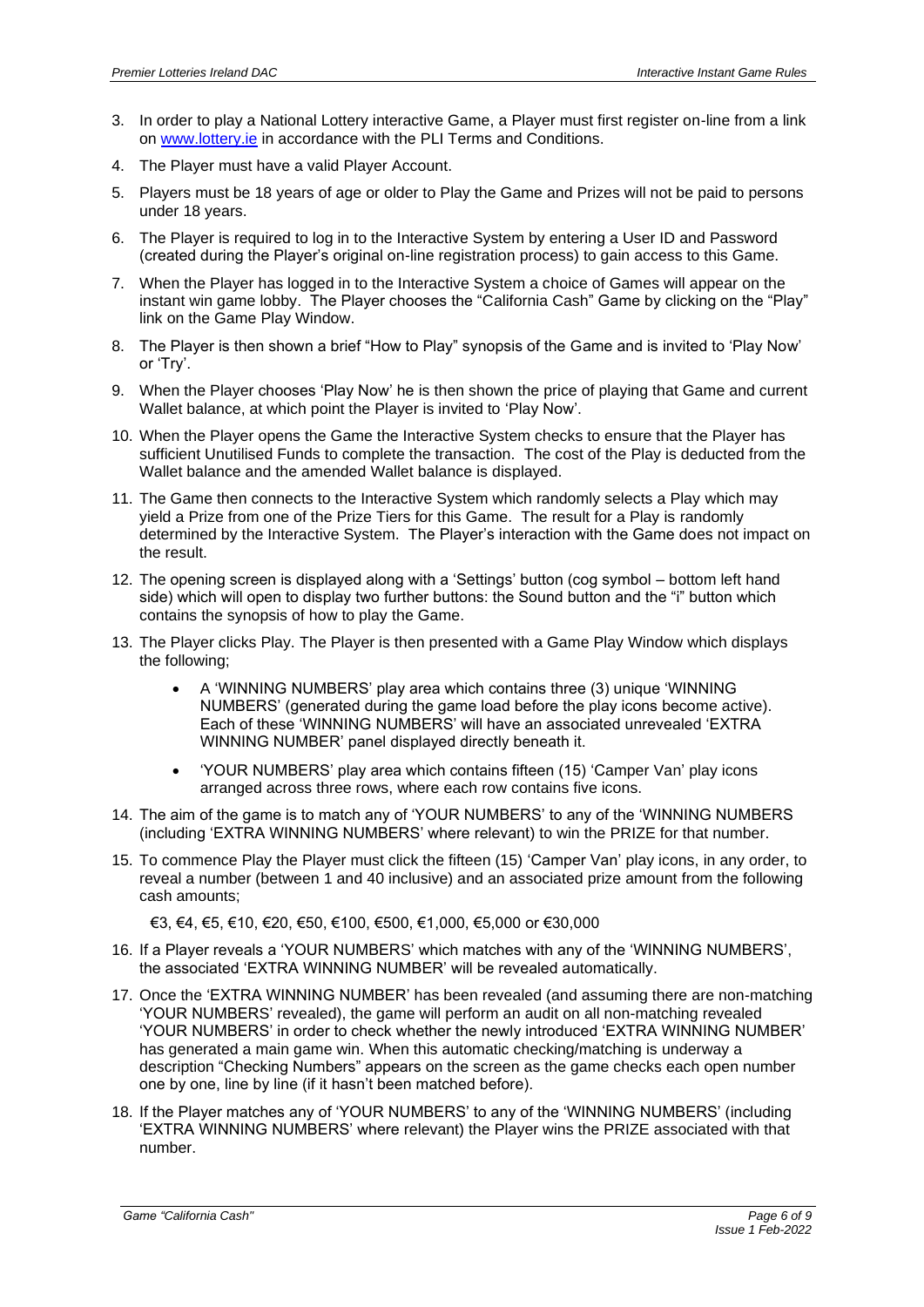- 19. Once all fifteen 'YOUR NUMBERS' and associated prize amounts have been revealed, the end game message and 'FINISH' button will appear. The 'FINISH' button will animate as soon as it's active to prompt player interaction. The game is not complete until the 'FINISH' button has been clicked.
- 20. Once the game ends a message indicating the result will appear:

#### BETTER LUCK NEXT TIME

#### **Original**

# YOU'VE WON

#### CONGRATULATIONS! YOU HAVE WON

### BIG WIN!

#### JACKPOT WIN!

#### <AMOUNT>

21. The Player is required to acknowledge this message by clicking the FINISH button. The Game then ends and the Player is shown the game confirmation screen.

If You purchase a Play and do not complete the Play, the system will automatically play out the Play within 24 hours. If a Low Tier Prize is won then that Prize will be paid directly into the Players Wallet. If a Mid-Tier (Level 1) Prize is won then that Prize will be paid by cheque and posted to the address specified in Your Player Account. If a Mid-Tier (Level 2) Prize is won then that Prize will be paid by cheque, stamped "Account Payee Only", which will be posted to the address specified in your Player Account, upon receipt of a completed Prize Claim Form and your Identification Information (if not previously provided). If a High-Tier Prize is won then the Player will be notified and the Prize will be paid by cheque, stamped "Account Payee Only", and which must be redeemed at National Lottery HQ subject to completion of a satisfactory validation process, including but not limited to your Identification Information.

#### **DETERMINATION OF PRIZES**

#### **California Cash €3**

- 1. A Player who wins a Prize Tier 1 prize is entitled to a prize of €3.
- 2. A Player who wins a Prize Tier 2 prize is entitled to a prize of  $\epsilon$ 4.
- 3. A Player who wins a Prize Tier 3 prize is entitled to a prize of  $65$ .
- 4. A Player who wins a Prize Tier 4 prize is entitled to a prize of  $\epsilon$ 6.
- 5. A Player who wins a Prize Tier 5 prize is entitled to a prize of €8.
- 6. A Player who wins a Prize Tier 6 prize is entitled to a prize of €8.
- 7. A Player who wins a Prize Tier 7 prize is entitled to a prize of  $\epsilon$ 9.
- 8. A Player who wins a Prize Tier 8 prize is entitled to a prize of  $\epsilon$ 9.
- 9. A Player who wins a Prize Tier 9 prize is entitled to a prize of €10.
- 10. A Player who wins a Prize Tier 10 prize is entitled to a prize of €10.
- 11. A Player who wins a Prize Tier 11 prize is entitled to a prize of €10.
- 12. A Player who wins a Prize Tier 12 prize is entitled to a prize of €15.
- 13. A Player who wins a Prize Tier 13 prize is entitled to a prize of €15.
- 14. A Player who wins a Prize Tier 14 prize is entitled to a prize of €15.
- 15. A Player who wins a Prize Tier 15 prize is entitled to a prize of €20.
- 16. A Player who wins a Prize Tier 16 prize is entitled to a prize of €20.
- 17. A Player who wins a Prize Tier 17 prize is entitled to a prize of €20.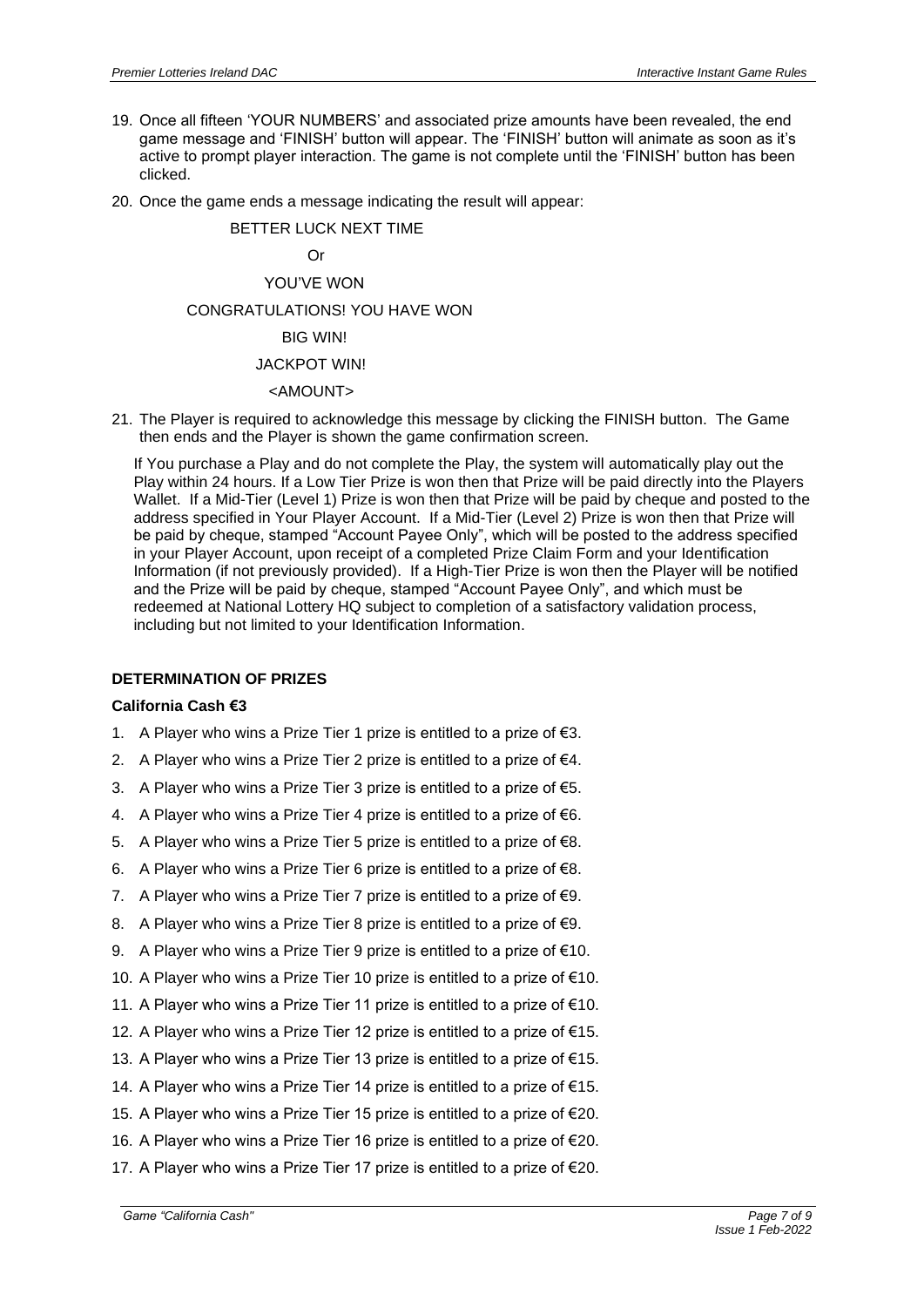- 18. A Player who wins a Prize Tier 18 prize is entitled to a prize of €20.
- 19. A Player who wins a Prize Tier 19 prize is entitled to a prize of €30.
- 20. A Player who wins a Prize Tier 20 prize is entitled to a prize of €30.
- 21. A Player who wins a Prize Tier 21 prize is entitled to a prize of €30.
- 22. A Player who wins a Prize Tier 22 prize is entitled to a prize of €50.
- 23. A Player who wins a Prize Tier 23 prize is entitled to a prize of €50. 24. A Player who wins a Prize Tier 24 prize is entitled to a prize of €50.
- 25. A Player who wins a Prize Tier 25 prize is entitled to a prize of €50.
- 26. A Player who wins a Prize Tier 26 prize is entitled to a prize of €100.
- 27. A Player who wins a Prize Tier 27 prize is entitled to a prize of €100.
- 28. A Player who wins a Prize Tier 28 prize is entitled to a prize of €100.
- 29. A Player who wins a Prize Tier 29 prize is entitled to a prize of €200.
- 30. A Player who wins a Prize Tier 30 prize is entitled to a prize of €200.
- 31. A Player who wins a Prize Tier 31 prize is entitled to a prize of €500.
- 32. A Player who wins a Prize Tier 32 prize is entitled to a prize of €500.
- 33. A Player who wins a Prize Tier 33 prize is entitled to a prize of €1,000.
- 34. A Player who wins a Prize Tier 34 prize is entitled to a prize of €5,000.
- 35. A Player who wins a Prize Tier 35 prize is entitled to a prize of €30,000.

# **Prize Amounts, Number of Prizes and Odds**

This Game consists of a non-depleting pool of one million five hundred thousand tickets. The number of prizes in each prize category will remain constant throughout the life of the Game.

| <b>Prize</b><br><b>Tier</b> | <b>Prize Amount</b> | Approx. odds<br>$(1 \text{ in } x)$ | <b>Expected number of</b><br>winners |
|-----------------------------|---------------------|-------------------------------------|--------------------------------------|
| 1                           | €3 (€3)             | 6.00                                | 250,000                              |
| $\overline{2}$              | €4 (€4)             | 30.00                               | 50,000                               |
| 3                           | €5 (€5)             | 30.00                               | 50,000                               |
| 4                           | €6 (€3 x 2)         | 25.00                               | 60,000                               |
| 5                           | €8 (€4 x 2)         | 100.00                              | 15,000                               |
| 6                           | €8 (€5 + €3)        | 100.00                              | 15,000                               |
| $\overline{7}$              | €9 (€3 x 3)         | 250.00                              | 6,000                                |
| 8                           | €9 (€5 + €4)        | 250.00                              | 6,000                                |
| 9                           | €10 (€10)           | 250.00                              | 6,000                                |
| 10                          | €10 (€5 x 2)        | 133.33                              | 11,250                               |
| 11                          | €10 ((€3 x 2) + €4) | 133.33                              | 11,250                               |
| 12                          | €15 (€5 x 3)        | 225.02                              | 6,666                                |